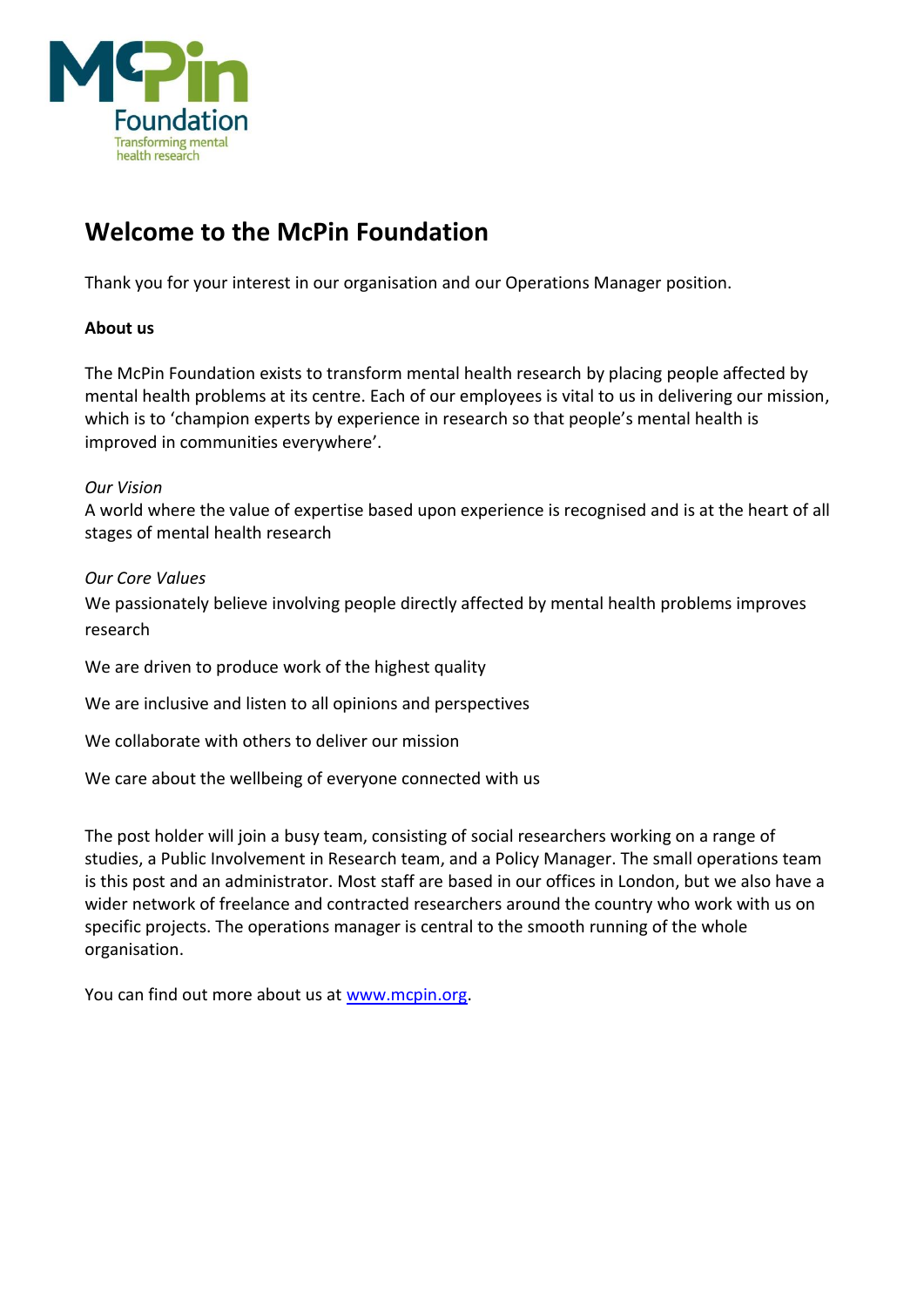

| <b>Job Description</b>             |                                                         |
|------------------------------------|---------------------------------------------------------|
| <b>Job Title:</b>                  | <b>Prepared by:</b>                                     |
| <b>Operations Manager</b>          | <b>Research Director</b>                                |
| Location:                          | Closing Date: Friday 24 <sup>th</sup> February at 17:00 |
| Head office.                       | Interview Date: 9th March 2017                          |
| 32-36 Loman street, London SE1 0EH |                                                         |
| <b>Terms and conditions</b>        |                                                         |

Hours: Full time 37.5 hours (though candidates who would like to work part time or job share are encouraged to apply - minimum would be 3 days per week).

Salary FTE: Starts at £29,482.18 plus an Inner London Weighting allowance of £4,000.

Holidays FTE: 25 days plus 8 public holidays and 3 additional days at Christmas Employment status: Permanent Probationary period: 6 months Notice period: 12 weeks (on successful completion of your probation period)

## **About the job**

The Operations Manager provides vital support to all our work through office and HR management, financial systems and processes, and workplace wellbeing planning. Our ambitious and friendly team conducts a range of mental health and evaluation projects, all of which place people with experience of mental health problems at their centre. We are looking for someone with an interest in mental health research, and making a positive impact on the lives of people living with mental health problems.

This post is part of the senior management team at McPin and thus has a role in shaping the strategic direction of the organisation. You will be supported by a Team Administrator. You may also be responsible for managing other staff when they are contributing to projects which the Operations Manager leads.

We encourage people with direct experience of mental health problems to work for us.

This post will be based at our head office: 32-36 Loman Street, London SE1 0EH.

#### **Key Responsibilities**

- Support the development and costing of an annual business plan for the McPin Foundation;
- Responsible for the day to day running of our head office;
- Manage and continuously improve recruitment, induction, performance management and disciplinary and grievance processes and act as the first port of call for all HR enquiries (this is a significant part of the role, supported by an external HR consultant);
- Manage the McPin Foundation's training and development plan and budget, to ensure that the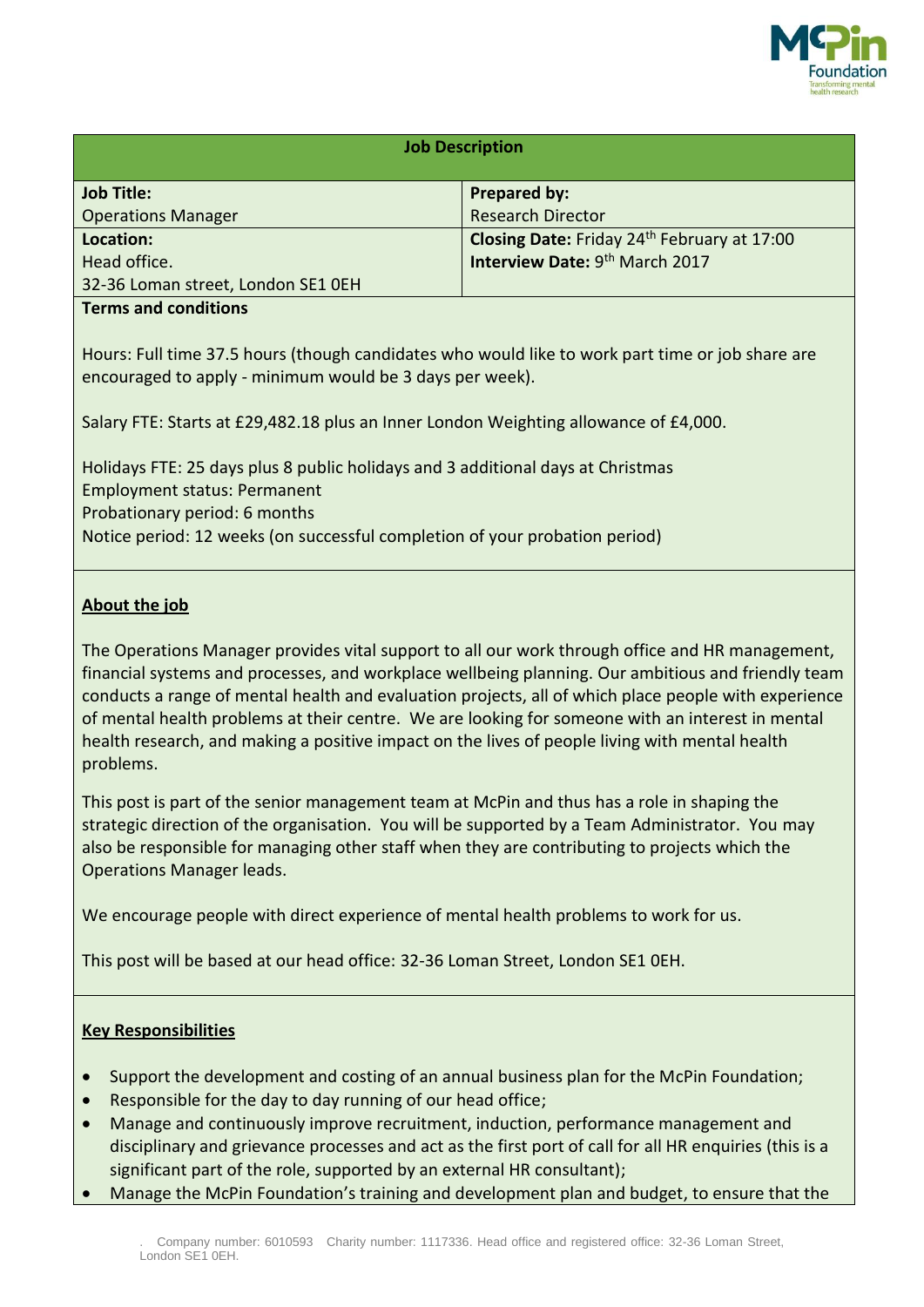

professional and personal growth of the team is being taken forward and money spent on development is being well spent;

- Lead the wellbeing programme at McPin, addressing wellbeing at work for all our staff;
- Operate and continuously improve business systems and processes to ensure that clients, suppliers, staff and contractors are dealt with efficiently and effectively and that all statutory obligations are met;
- Prepare and present reports on budgets, progress against plans and opportunities to improve quality and value for money;
- Deliver McPin Foundation communications with other senior staff, including the production of a quarterly newsletter, updating website content, advertising involvement opportunities through social media platforms, fundraising events, and managing relationships with supporters and donors.

The key responsibilities above give a broad outline of the functions of the post. However, these must be approached in a flexible manner. The post holder will be expected to adapt to changing circumstances and undertake other duties appropriate to the grade of post as allocated by your Line Manager. The outline of responsibilities may change from time to time.

## **Person Specification**

## **Personal Competencies**

A post holder who is meeting the requirements of this role will demonstrate the following competencies in their work:

- **Teamwork:** You will have a track record of building commitment and enthusiasm to the achievement of team goals – knowing when to listen and promote involvement and when to be assertive.
- **Quality**: You will have a firm commitment to quality and continuous improvement, evaluating your own and others' work and raising any quality issues and related risks sensitively to the relevant person.
- **Equality**: You will value people as individuals, taking into account your own and others' behaviour and its effects on others, and taking appropriate action when your own or others' behaviours fail effectively to promote equality and diversity.
- **Information Seeking**: You will have a real sense of curiosity and be able to gather, analyse, interpret and present extensive and or complex data and information of sufficient quality and quantity.
- **Communication**: You will be able to ensure effective communication with a range of people on a range of matters, constructively managing barriers. Evidence ability to develop and maintain communication in difficult situations and with people on difficult matters, recognising and reflecting on the barriers to effective communication, and modifying responses where necessary.
- **Proactivity**: You will be able to see where action is required and be willing to take it, ensuring that you have appropriate support and having started something you will see it through to a conclusion.
- **Organisation**: You will be planful and structured in your approach to your work with an eye for detail and an ability to spot the flaws in a plan or process.